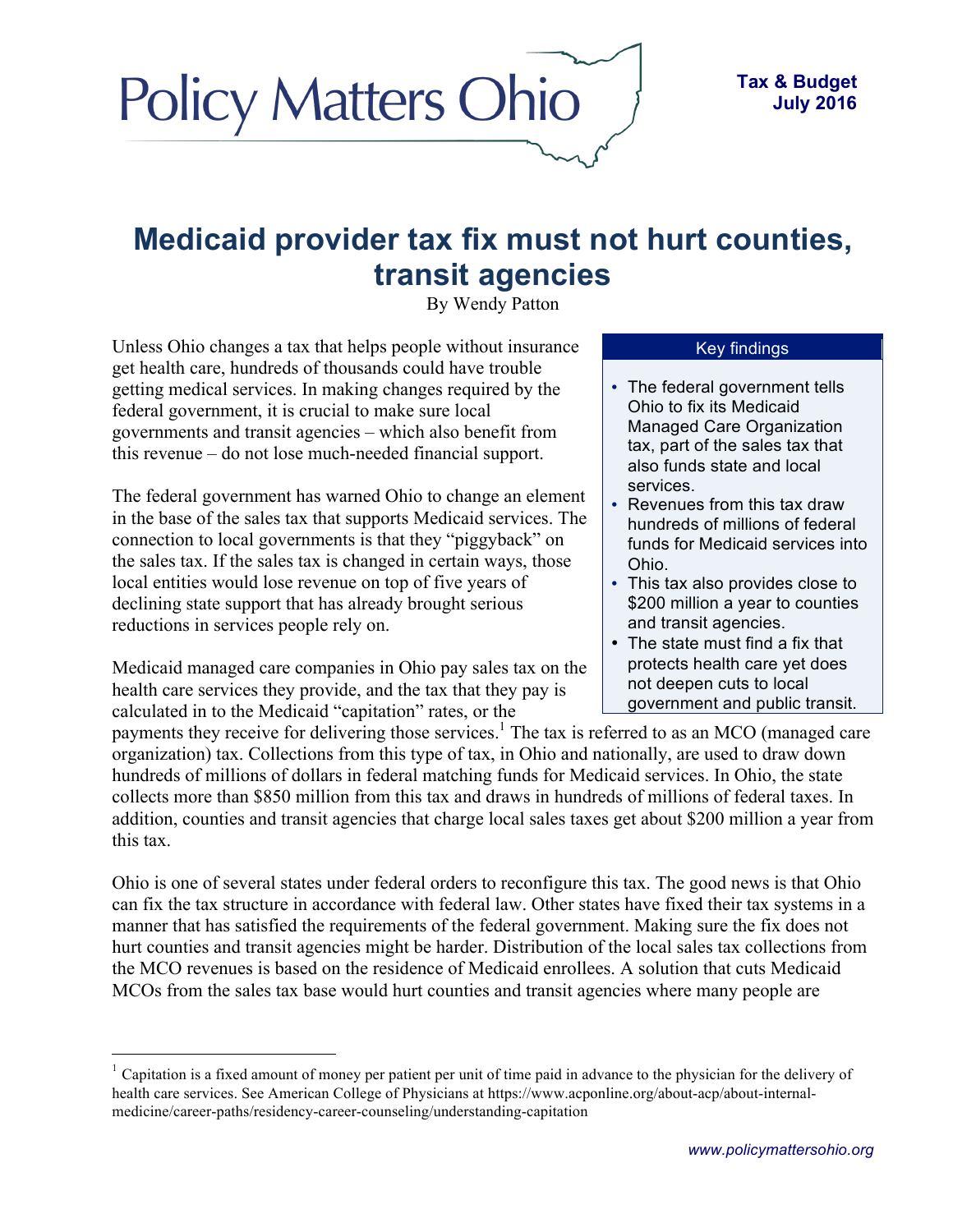insured by Medicaid. Ohio must construct a solution that protects local tax bases, especially those in the most fragile economies, from another round of state-imposed cuts.<sup>2</sup>

#### **What are health care provider taxes?**

Federal law allows states to use revenue from taxes on health care providers to help fund the state share of Medicaid, which is jointly financed by state and the federal government. Medicaid is a form of insurance that enables people who otherwise could not afford it to get medical treatment. The federal government defines 19 forms of health services that can be subject to provider taxes, including hospital and physician services, laboratory and X-ray services, nursing homes, and intermediate care facilities for the developmentally disabled.<sup>3</sup> Such taxes have become an integral part of financing Medicaid, which helps a quarter of all Ohioans get health care. Every state except Alaska has at least one Medicaid provider tax and nearly two-thirds of states – including Ohio – have three or more. $4$ 

For every dollar in state revenue Ohio uses on Medicaid, the federal government provides, on average, almost two additional dollars. For states to get this matching money, the federal government requires that state Medicaid expenditures be supported by sources that will dependably yield the required revenues. Health care provider taxes work well for this – as long as they don't violate federal guidelines aimed at preventing states from "gaming" the system. And that's the problem Washington has with Ohio, among other states.<sup>5</sup>

Provider taxes must meet three major requirements under federal Medicaid law: They must be broad based and imposed on all health care providers within a specified class of providers; they must be uniform, or applied at the same rate for all providers that pay the tax, and they must not provide a direct or indirect guarantee that entities paying the tax get all of their payment back (in other words, the health care provider paying the tax must not be "held harmless" from the impact of the tax.) Some of these provisions may be waived under certain circumstances, but generally speaking, provider taxes need to be redistributive, with the tax redistributing funds from non-Medicaid providers to Medicaid providers.<sup>6</sup>

#### **Ohio's provider taxes**

Ohio has several health provider taxes. It administers a 2.7 percent hospital franchise fee, which falls on the facility costs of non-Medicaid hospitals; a 5.5 percent fee on intermediate care facilities for the developmentally disabled and nursing homes, based on number of beds; a 1.0 percent health insuring

<sup>&</sup>lt;sup>2</sup> Ohio's local governments have collectively lost a billion dollars a year, adjusted for inflation, due to cuts in state revenue sharing, elimination of the estate tax, phase-out of tax reimbursements and other tax policy changes. See Policy Matters Ohio, "New Years Budget Resolution: Commit to Opportunity," December 2015 at

http://www.policymattersohio.org/wp-content/uploads/2015/12/New-Years-Resolution-Commit-to-Opportunity3.pdf 3 Community Catalyst, Health Care Provider Assessments: A State-Based Funding Solution for Closing the Coverage Gap http://www.communitycatalyst.org/resources/publications/document/ProviderAssessmentsforCTG\_06.10.15.

<sup>&</sup>lt;sup>4</sup> States and Medicaid Provider Taxes or Fees, Kaiser Family Foundation, March 14, 2016 at http://kff.org/medicaid/factsheet/states-and-medicaid-provider-taxes-or-fees/<br><sup>5</sup> Centers for Medicare and Medicaid Services, Letter from Director Cindy Mann to state Medicaid Directors, June 25,

<sup>2014</sup> at https://www.medicaid.gov/Federal-Policy-Guidance/downloads/SHO-14-001.pdf <sup>6</sup> California Legislative Analyst's Office, Overview of MCO Tax, Selected Other Tax Increase Options, and IHSS Issues, July 2, 2015 at http://www.lao.ca.gov/handouts/health/2015/Overview-of-MCO-Tax-070215.pdf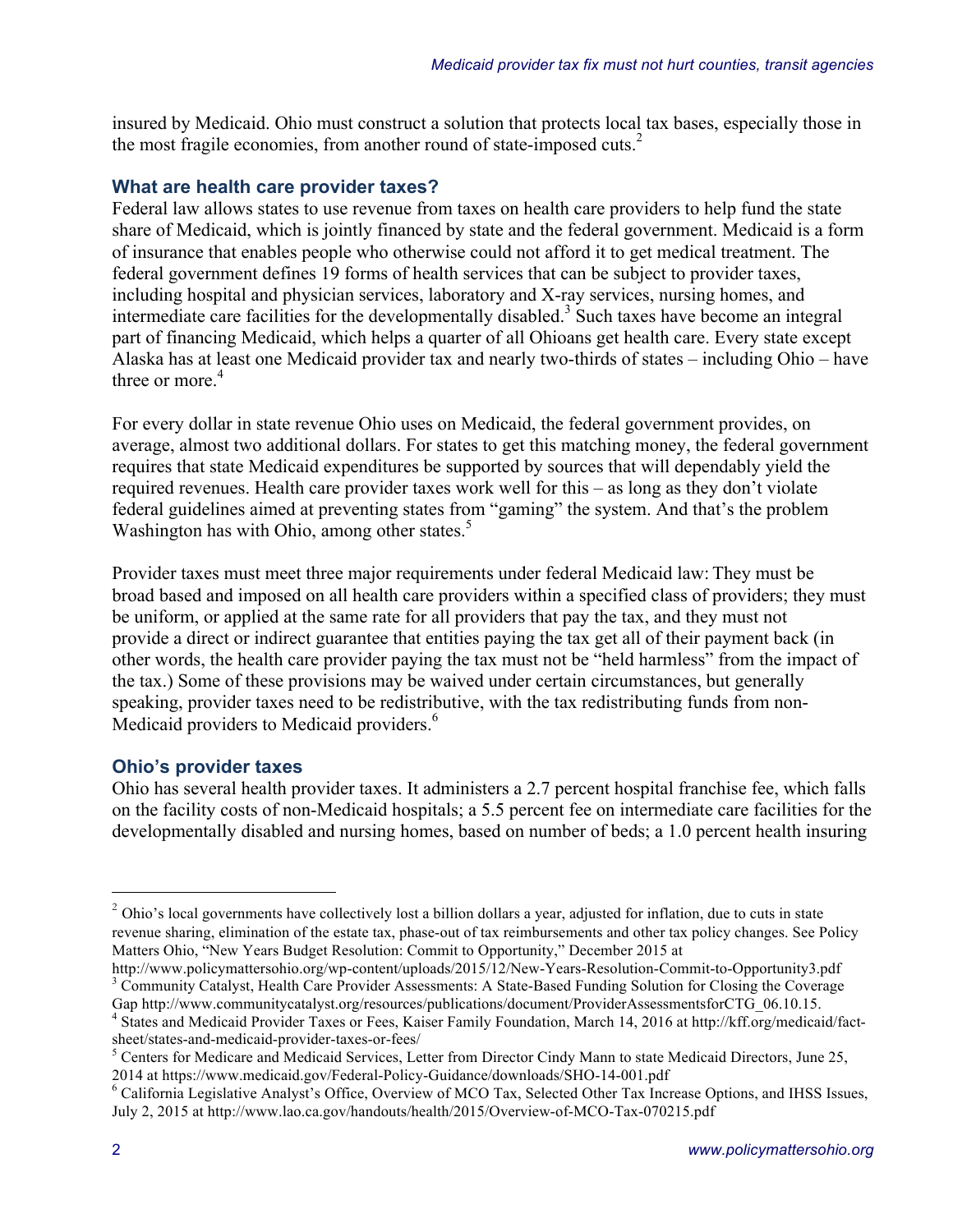corporation premium tax, a component of the domestic insurance tax, and the Medicaid MCO tax.<sup>7</sup> The federal government's concerns are limited to the MCO tax.

Since provider taxes were first used in the 1980s, federal rules governing them have changed several times. Ohio's Medicaid MCO tax in its current form was created in response to these changes. The Deficit Reduction Act of 2005 closed a loophole that had allowed a provider tax to apply to a very narrow base – Medicaid managed care organizations – and mandated a broad base that includes non-Medicaid providers. Ohio and a few other states solved this problem by placing the narrowly-based Medicaid MCO tax into the base of an entirely different tax that was much broader than a health care provider tax. (In Ohio's case, it was the sales tax). Ohio's rationale was that a broad general tax like the sales tax is not a health provider tax and not subject to Medicaid law. The federal government does not agree with that view.<sup>8</sup>

Ohio implemented its current MCO tax in 2009.The statute specified that this new tax would be eliminated if the federal government deemed it impermissible.<sup>9</sup> Although the state is not entirely in agreement with the federal government on this issue,  $10$  that time has come. Ohio has until June 30,  $2017$ , to find a solution.<sup>11</sup> Failure to fix a violation can lead to a disqualification of state matching funds, which would reduce the amount of money the federal government gives Ohio for Medicaid.

### **The Fix**

The 2014 letter from CMS to state Medicaid directors was quite clear, warning that use of a broad tax like the sales tax must not violate any basic health provider tax rules: it must be broad based, uniform, and hold no payer harmless from the impact of the  $\text{tax}.^{12}$  Several states with taxes like Ohio's MCO tax have crafted solutions to this mandate. Like Ohio, Michigan included its Medicaid MCOs in the state sales tax base and has worked to change it under the federal government's directives. In the spring of 2016, Michigan's Senate passed linked bills – SB 987-990 – that would

 $<sup>7</sup>$  Information on the rates of the hospital franchise fee, the nursing facility fee and the health insuring corporation</sup> premium tax is from a memo of the Office of Budget and Management available at CCAO Statehouse Report June 30, 2016 at http://www.ccao.org/userfiles/SHR06302016.pdf

<sup>8</sup> The July 25 letter from Cindy Mann to State Medicaid directors, says: "Taxing a subset of health care services or providers at the same rate as a statewide sales tax, for example, does not result in equal treatment if the tax is applied specifically to a subset of health care services or providers (such as only Medicaid MCOs), since the providers or users of those health care services are being treated differently than others who are not within the specified universe." <sup>9</sup> H.B. 1, starting October 1, 2009, imposes the sales tax on health care services provided by a Medicaid health insuring

corporation for Medicaid enrollees in Ohio, unless the tax is determined to be an "impermissible health care-related tax" for federal Medicaid purposes. The operating budget act also eliminates the tax if federal authorities determine that this expansion of the Ohio sales and use tax base is impermissible and its imposition would result in a reduction in federal financial assistance for Medicaid services. The act designates the corporations as the consumers of the services, rather than the individual receiving the services. (http://www.lsc.ohio.gov/fiscal/greenbooks128/tpr.pdf)

<sup>&</sup>lt;sup>10</sup> The Ohio Office of Budget and Management wrote in a June 24, 2016 memo provided to the County Commissioners Association of Ohio: "Federal regulations that govern health care related taxes do not apply if the tax is broad based (less than 85% of the taxpayers provide or pay for health care) and individuals or entities providing or paying for health care are treated the same as other taxpayers (e.g., the same tax rate). Because the Ohio sales tax is broad based (less than 85% of the taxpayers provide or pay for health care) and the Medicaid MCOs are treated the same as other taxpayers (5.5% rate) the state's position has been – and remains – that the Ohio sales tax is not a health care related tax and therefore not subject to federal jurisdiction."

<sup>(</sup>http://www.ccao.org/userfiles/Fed%20Regulations%20may%20impact%20OH%20sales%20tax.pdf)

<sup>&</sup>lt;sup>11</sup> CMS letter of June 25, 2014, cited above.<br><sup>12</sup> CMS letter of June 25, 2014, cited above.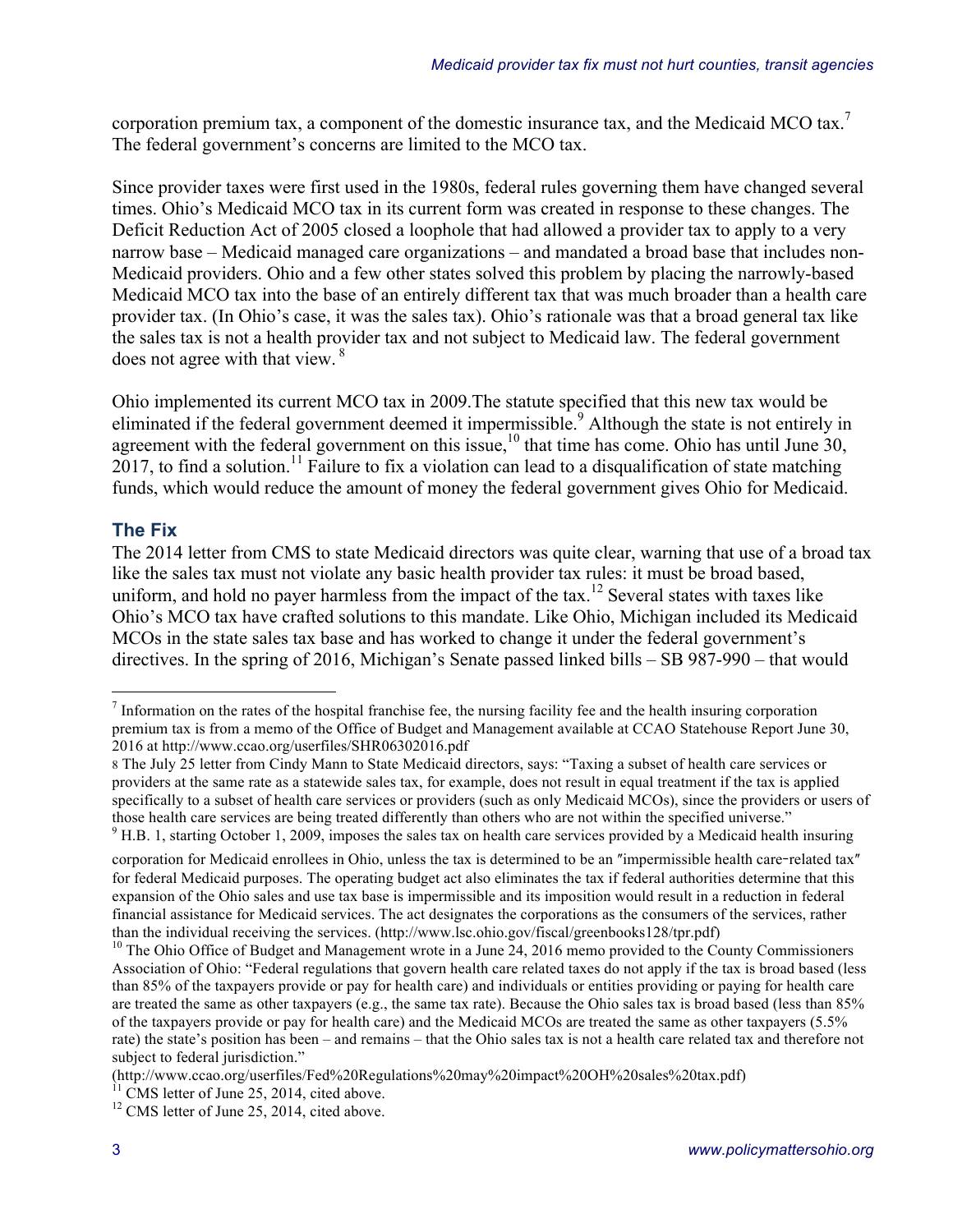institute a new version of the Medicaid MCO Tax with a broadened base and would eliminate another provider tax on health insurers. The distribution of funds would be changed to eliminate any possible interpretation of holding Medicaid health providers harmless from the impact of the tax. A new financing arrangement would be arranged to pay state Medicaid matching funds. The bills have not yet passed the Michigan House of Representatives, and would still have to be approved by the federal government.<sup>13</sup>

Pennsylvania's 5.9 percent gross receipts tax on the Medicaid revenues of its MCOs was also found impermissible because it was not broad based (the Gross Receipts Tax does not apply to all MCOs, just to Medicaid MCOs) and because it held the Medicaid MCOs harmless.<sup>14</sup> The state fixed the problem by broadening the MCO assessment (known as Pennsylvania's Gross Receipts Tax) to all entities that are MCOs as defined by Act 68 of 1998, rather than just Medicaid MCOs.<sup>15</sup>

California likewise fixed its MCO tax by broadening the base to include non-Medicaid providers while lowering other taxes to offset the impact. It changed the distribution of MCO tax funds to uses beyond Medicaid match alone. Established at 3.9 percent – like the state sales tax – California's plan provides for applicable taxing "tiers" based on number of enrollees during a base year period. This does not meet the federal requirement for uniformity – by design. In the request for a waiver for this and other provisions of the law, Governor Jerry Brown wrote:<sup>16</sup>

"*Unlike the prior versions of California's MCO taxes, this new MCO tax is broadly applied across full service health care plans and their various lines of business and not just Medi-Cal lines of business. California modeled several aspects of the MCO tax on the CMS approved California hospital provider fee*."

The waiver was approved by CMS, and the new tax started July 1, 2016.

## **Impact of Ohio's MCO tax**

Table 1 illustrates total MCO sales tax revenues and the Medicaid payments for services. In state fiscal year 2018, tax collections from the Medicaid MCO tax will be just over a billion dollars. The state uses \$303 million to draw down federal matching funds for Medicaid services in the amount of \$756 million. The net impact of the tax on the MCOs is negligible because the tax payment is calculated into the MCO capitation payment (that is, the payment for Medicaid services delivered).

<sup>13</sup> State of Michigan, Senate fiscal office, summary of SB 987-990, May 24, 2016 at https://www.legislature.mi.gov/documents/2015-2016/billanalysis/Senate/pdf/2015-SFA-0987-C.pdf

<sup>&</sup>lt;sup>14</sup> United States Department of Health and Human Services, Office of the Inspector General, "Pennsylvania's gross receipts tax on managed care organizations appears to be an impermissible health care related tax," May 2014 at https://oig.hhs.gov/oas/reports/region3/31300201.pdf<br>
<sup>15</sup> Pennsylvania Health Law Project at http://www.phlp.org/wp-content/uploads/2016/01/January-2016-HLN-Final.pdf ;

see also Pennsylvania House Committee on Appropriations fiscal note on HB 1322 at http://www.legis.state.pa.us/WU01/LI/BI/FN/2015/0/HB1322P2628.pdf

<sup>&</sup>lt;sup>16</sup> http://www.pwc.com/us/en/state-local-tax/newsletters/salt-insights/assets/pwc-california's-new-managed-careorganization-tax.pdf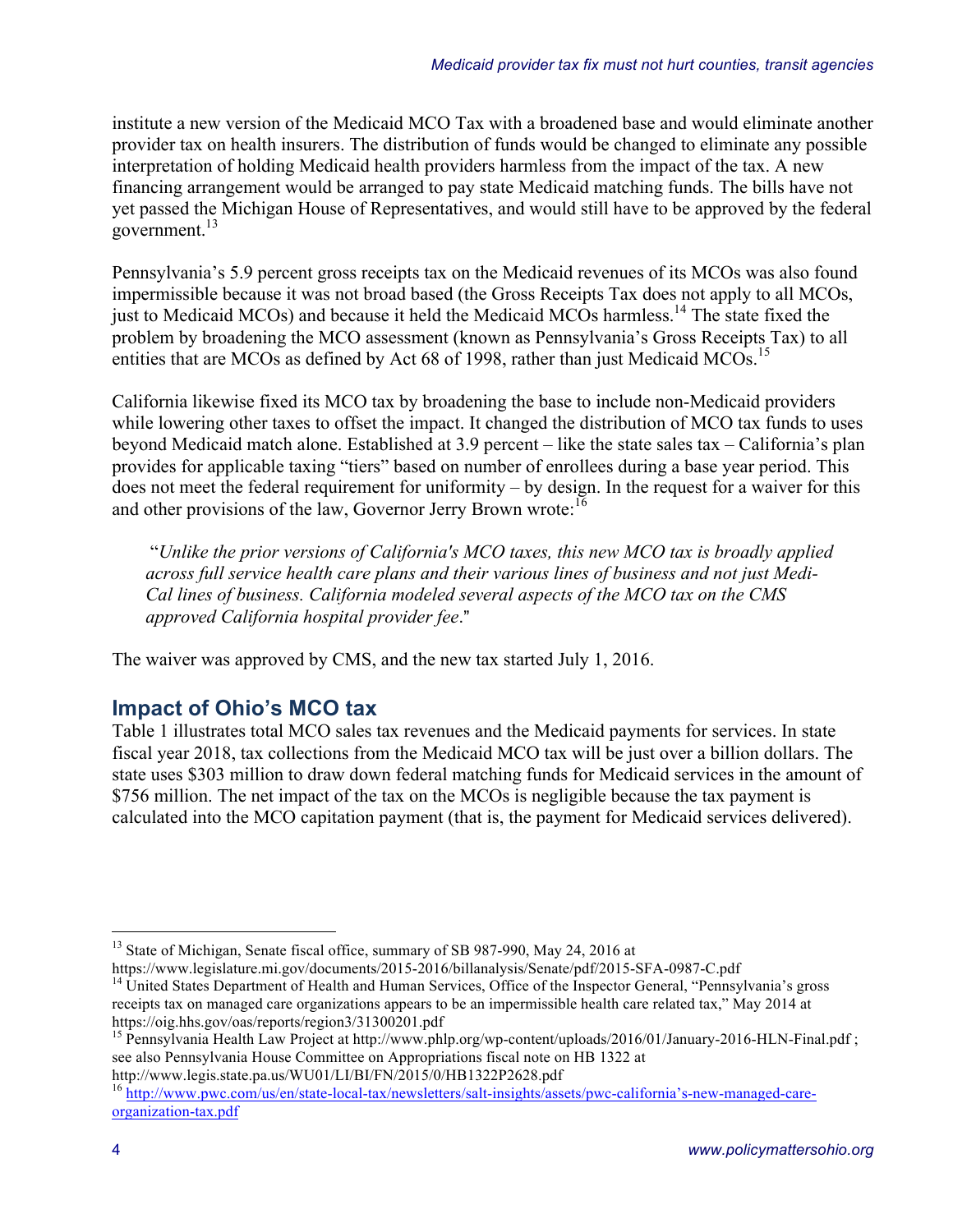| Table 1                                                                                                                                                                                                                                    |                 |                  |  |  |  |  |  |
|--------------------------------------------------------------------------------------------------------------------------------------------------------------------------------------------------------------------------------------------|-----------------|------------------|--|--|--|--|--|
| <b>MCO tax revenues and Medicaid payments to MCOs</b><br>Projected for State Fiscal Years 2018 and 2019                                                                                                                                    |                 |                  |  |  |  |  |  |
|                                                                                                                                                                                                                                            | FY 2018         | FY 2019          |  |  |  |  |  |
| MCO tax revenues*                                                                                                                                                                                                                          | \$1.055 billion | \$1.097 billion  |  |  |  |  |  |
| - State Medicaid payments to MCOs                                                                                                                                                                                                          | (\$303) million | $($317)$ million |  |  |  |  |  |
| - Federal Medicaid payments to MCOs<br>(\$756) million<br>(\$784) million                                                                                                                                                                  |                 |                  |  |  |  |  |  |
| Net Impact on MCOs<br>\$0<br>\$0                                                                                                                                                                                                           |                 |                  |  |  |  |  |  |
| Source: Policy Matters Ohio based on documents provided by the Office of Budget and Management to the County Commissioners<br>Association of Ohio (http://www.ccao.org/userfiles/Fed%20Regulations%20may%20impact%20OH%20sales%20tax.pdf.) |                 |                  |  |  |  |  |  |

Table 2 shows MCO taxes collected by state and local government (counties and transit agencies are the only local entities authorized to levy a sales tax). State funds of \$303 million are used in 2018 to draw down federal matching funds for Medicaid services. The remaining \$558 million dollars go in the state's general revenue fund (GRF). Counties and transit authorities will collect an estimated \$195 million dollars in fiscal year 2018 from this component of the sales tax base.

| Table 2                                                                                                                                                                                                                                                                                                                |                 |                 |  |  |  |  |  |
|------------------------------------------------------------------------------------------------------------------------------------------------------------------------------------------------------------------------------------------------------------------------------------------------------------------------|-----------------|-----------------|--|--|--|--|--|
| <b>Distribution of Ohio's MCO tax revenues</b><br>Projected for State Fiscal Years 2018 and 2019                                                                                                                                                                                                                       |                 |                 |  |  |  |  |  |
| <b>SFY 2018</b><br><b>SFY 2019</b>                                                                                                                                                                                                                                                                                     |                 |                 |  |  |  |  |  |
| <b>MCO tax revenues</b>                                                                                                                                                                                                                                                                                                | \$1.055 billion | \$1.097 billion |  |  |  |  |  |
| Uses of MCO tax collections                                                                                                                                                                                                                                                                                            |                 |                 |  |  |  |  |  |
| <b>State</b>                                                                                                                                                                                                                                                                                                           |                 |                 |  |  |  |  |  |
| - State match for federal Medicaid funds                                                                                                                                                                                                                                                                               | \$303 million   | \$317 million   |  |  |  |  |  |
| - Net state funds placed in the GRF                                                                                                                                                                                                                                                                                    | \$558 million   | \$578 million   |  |  |  |  |  |
| Local                                                                                                                                                                                                                                                                                                                  | \$195 million   | \$202 million   |  |  |  |  |  |
| Source: Policy Matters Ohio based on documents provided by the Office of Budget and Management to the County Commissioners<br>Association of Ohio (http://www.ccao.org/userfiles/Fed%20Regulations%20may%20impact%20OH%20sales%20tax.pdf). Note:<br>Assumes a combined state and local sales tax rate of 7.05 percent. |                 |                 |  |  |  |  |  |

In Ohio, counties and eight transit authorities are authorized to impose a local sales tax on the state tax base. Such taxes range from a half percent to  $2\frac{1}{4}$  cents. The Department of Taxation distributes collections from the Medicaid MCO tax component of the base to counties and transit authorities based on the number of Medicaid enrollees living in those places or services areas. Dependence of the local taxing jurisdiction has to do with number of enrollees and the amount of other sales tax otherwise collected.

Table 3 illustrates the importance of the MCO tax in counties where the economy remains slow and many residents are enrolled in Medicaid. The largest dollar distribution is to urban counties while the highest dependence is in rural counties. The Appendix shows collections in all 88 counties in 2013, 2014 and 2015.

Counties in Ohio's Appalachian region, some of the poorest places in the state, are the most reliant on the Medicaid MCO sales tax collections. Nearly a quarter of Vinton County's sales tax collections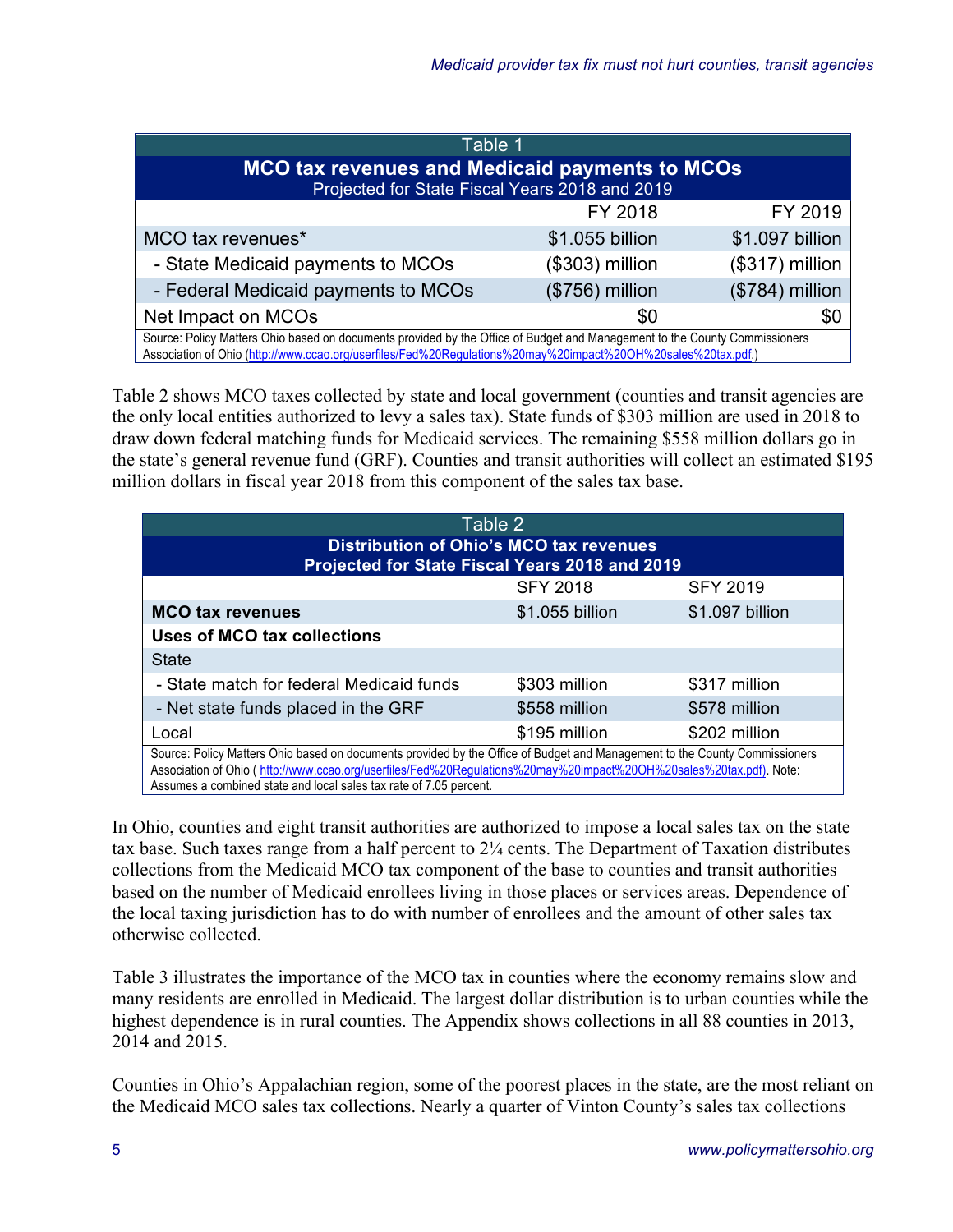come from the MCO tax. Vinton County's general revenues totaled \$4.6 million dollars in 201417 and of that,  $$306,050$  – nearly 7 percent of total general fund revenues – came from the MCO tax.<sup>18</sup> Those funds supported county emergency or safety staff, human service personnel, road repair, fire and police vehicle operation and maintenance, and the other elements that underpin civic life.

| Table 3                                                                            |                                                                                                                                                                                                           |                    |           |                |               |                    |           |  |
|------------------------------------------------------------------------------------|-----------------------------------------------------------------------------------------------------------------------------------------------------------------------------------------------------------|--------------------|-----------|----------------|---------------|--------------------|-----------|--|
| MCO tax revenues by county and MCO tax revenue as share of total sales tax revenue |                                                                                                                                                                                                           |                    |           |                |               |                    |           |  |
|                                                                                    | in each county<br>Counties with the greatest reliance on the Medicaid<br>Counties with the largest dollar amounts drawn from                                                                              |                    |           |                |               |                    |           |  |
| the Medicaid MCO tax<br>MCO tax base                                               |                                                                                                                                                                                                           |                    |           |                |               |                    |           |  |
| MCO/Total<br>CY 2015<br>CY 2015                                                    |                                                                                                                                                                                                           |                    |           |                |               |                    | MCO/Total |  |
|                                                                                    |                                                                                                                                                                                                           | <b>MCO Tax</b>     | sales tax |                |               | <b>MCO Tax</b>     | sales tax |  |
|                                                                                    | County                                                                                                                                                                                                    | <b>Distributed</b> | revenues  |                | County        | <b>Distributed</b> | revenues  |  |
| 1                                                                                  | Vinton                                                                                                                                                                                                    | \$352,210          | 24.9%     | 1              | Cuyahoga      | \$21,020,069       | 8.2%      |  |
| $\overline{2}$                                                                     | Meigs                                                                                                                                                                                                     | \$574,302          | 21.7%     | $\overline{2}$ | Franklin      | \$18,991,969       | 6.6%      |  |
| 3                                                                                  | Perry                                                                                                                                                                                                     | \$707,482          | 17.8%     | 3              | Hamilton      | \$12,712,740       | 7.2%      |  |
| $\overline{4}$                                                                     | Scioto                                                                                                                                                                                                    | \$2,048,211        | 16.9%     | $\overline{4}$ | Lucas         | \$9,813,248        | 10.4%     |  |
| 5                                                                                  | Adams                                                                                                                                                                                                     | \$693,757          | 16.9%     | 5              | Montgomery    | \$7,220,243        | 9.2%      |  |
| $6\phantom{1}$                                                                     | Morgan                                                                                                                                                                                                    | \$287,433          | 16.4%     | 6              | Mahoning      | \$3,684,379        | 9.5%      |  |
| $\overline{7}$                                                                     | Pike                                                                                                                                                                                                      | \$760,127          | 16.3%     | $\overline{7}$ | Clark         | \$3,192,036        | 12.8%     |  |
| 8                                                                                  | Lawrence                                                                                                                                                                                                  | \$1,421,824        | 15.9%     | 8              | <b>Butler</b> | \$3,051,238        | 7.5%      |  |
| 9                                                                                  | <b>Brown</b>                                                                                                                                                                                              | \$767,054          | 14.6%     | 9              | Summit        | \$3,038,837        | 6.8%      |  |
| 10                                                                                 | Jackson                                                                                                                                                                                                   | \$755,797          | 13.7%     | 10             | Trumbull      | \$2,738,395        | 10.6%     |  |
| 11                                                                                 | Clark                                                                                                                                                                                                     | \$3,192,036        | 12.8%     | 11             | Lorain        | \$2,435,131        | 8.4%      |  |
| 12                                                                                 | Columbiana                                                                                                                                                                                                | \$2,136,967        | 12.7%     | 12             | Columbiana    | \$2,136,967        | 12.7%     |  |
| 13                                                                                 | <b>Morrow</b>                                                                                                                                                                                             | \$486,982          | 12.7%     | 13             | Licking       | \$2,073,818        | 6.4%      |  |
| 14                                                                                 | Hocking                                                                                                                                                                                                   | \$497,129          | 12.6%     | 14             | Scioto        | \$2,048,211        | 16.9%     |  |
| 15                                                                                 | Highland                                                                                                                                                                                                  | \$807,226          | 12.4%     | 15             | <b>Stark</b>  | \$1,875,577        | 6.5%      |  |
| 16                                                                                 | Crawford                                                                                                                                                                                                  | \$720,058          | 12.4%     | 16             | Clermont      | \$1,873,393        | 7.2%      |  |
| 17                                                                                 | Pickaway                                                                                                                                                                                                  | \$994,315          | 12.2%     | 17             | Muskingum     | \$1,783,611        | 9.3%      |  |
| 18                                                                                 | Gallia                                                                                                                                                                                                    | \$592,650          | 12.0%     | 18             | Lake          | \$1,597,887        | 4.5%      |  |
| 19                                                                                 | Paulding                                                                                                                                                                                                  | \$220,272          | 11.4%     | 19             | Ross          | \$1,553,973        | 10.1%     |  |
| 20                                                                                 | Coshocton                                                                                                                                                                                                 | \$626,890          | 10.8%     | 20             | Lawrence      | \$1,421,824        | 15.9%     |  |
| 21                                                                                 | Trumbull                                                                                                                                                                                                  | \$2,738,395        | 10.6%     | 21             | Richland      | \$1,417,935        | 6.2%      |  |
| 22                                                                                 | Ashtabula                                                                                                                                                                                                 | \$1,117,688        | 10.5%     | 22             | Greene        | \$1,331,450        | 5.2%      |  |
|                                                                                    | Source: Policy Matters Ohio, based on Office of Budget and Management documents provided to the County Commissioners<br>Association of Ohio and published in their June 24 & 30, 2016 "Statehouse Report" |                    |           |                |               |                    |           |  |

The largest impact in dollars is on urban and suburban counties. MCO tax collections are magnified here by their role in financing public transit (Table 4). Hundreds of thousands of city dwellers depend on public transit to get to work and the grocery store. Public transit has been badly cut by state government, with GRF funding falling from \$42 million a year in 2000 to \$15 million in 2016.

<sup>&</sup>lt;sup>17</sup> Summarized annual financial statement, 2014, Ohio Auditor https://ohioauditor.gov/references/summarizedreports.html <sup>18</sup> Ohio Department of taxation, http://www.tax.ohio.gov/Portals/0/tax analysis/tax data series/sal byyearcoversheet.pdf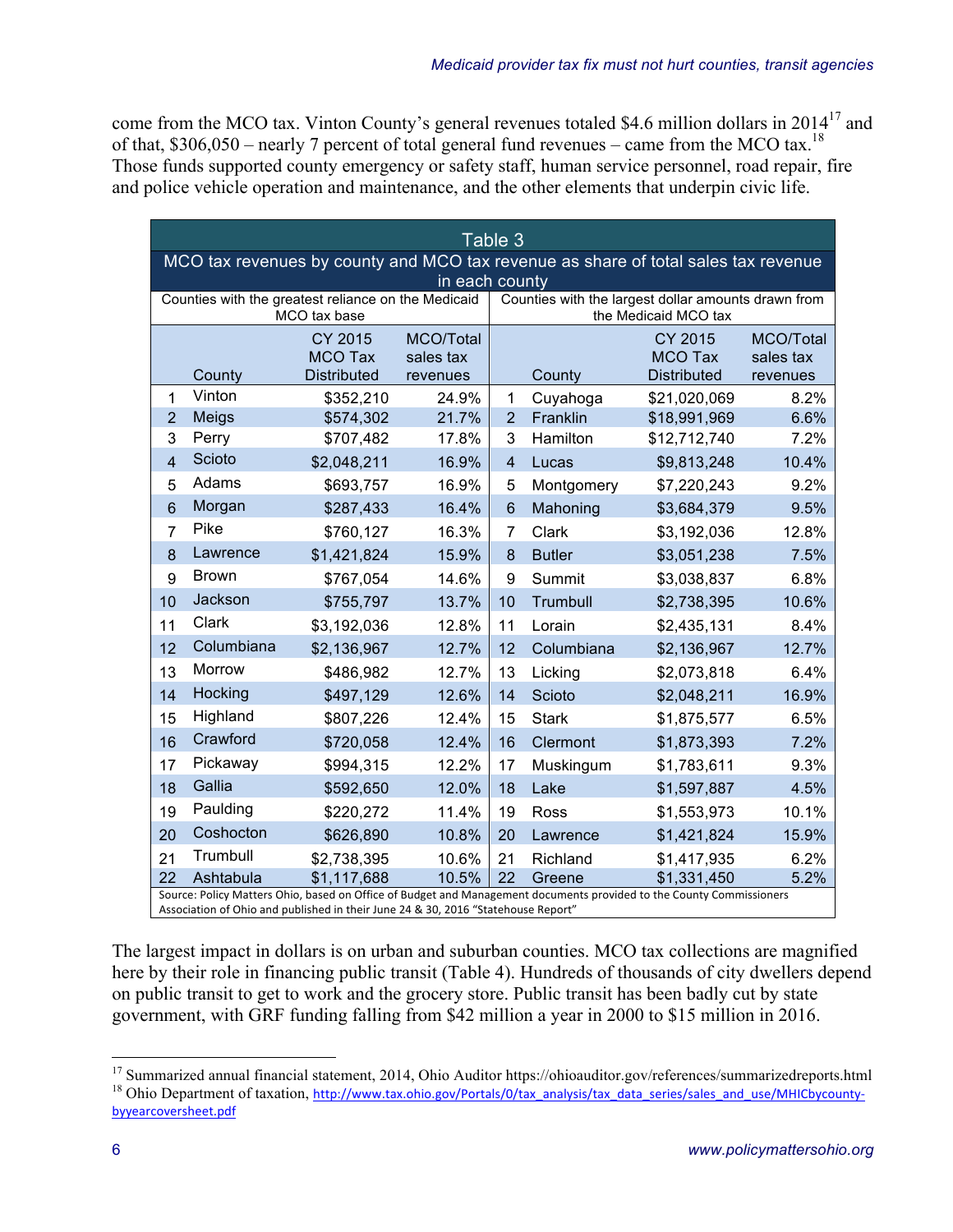Transit agencies across the state are struggling. In northeast Ohio, for example, the Greater Cleveland Regional Transit Authority (RTA) faces the loss of \$18 million in revenue from the MCO tax.<sup>19</sup> Yet a \$7 million shortfall there is already causing service cuts and fare increases.<sup>20</sup> Table 4 shows the 2015 MCO taxes of the eight transit authorities in Ohio. The loss of these funds would be very difficult for transit authorities and the people they serve.

| Table 4                                                                                                                                                                                                  |                        |           |  |  |  |  |  |
|----------------------------------------------------------------------------------------------------------------------------------------------------------------------------------------------------------|------------------------|-----------|--|--|--|--|--|
| MCO tax collections by transit agency, and MCO taxes as a share of total sales tax                                                                                                                       |                        |           |  |  |  |  |  |
| collections                                                                                                                                                                                              |                        |           |  |  |  |  |  |
|                                                                                                                                                                                                          | CY 2015 MCO Sales      | MCO/Total |  |  |  |  |  |
| <b>Transit Authority</b>                                                                                                                                                                                 | <b>Tax Distributed</b> | sales tax |  |  |  |  |  |
| <b>Greater Cleveland Regional Transit Authority</b>                                                                                                                                                      | \$16,816,055           | 8.2%      |  |  |  |  |  |
| <b>Central Ohio Regional Transit Authority</b>                                                                                                                                                           | \$7,635,959            | 6.1%      |  |  |  |  |  |
| <b>Laketran Transit Authority</b>                                                                                                                                                                        | \$399,472              | 4.5%      |  |  |  |  |  |
| <b>Western Reserve Transit Authority</b>                                                                                                                                                                 | \$823,578              | 9.6%      |  |  |  |  |  |
| <b>Greater Dayton Regional Transit Authority</b>                                                                                                                                                         | \$3,610,122            | 9.2%      |  |  |  |  |  |
| Portage Area Regional Transit Authority                                                                                                                                                                  | \$314,198              | 6.1%      |  |  |  |  |  |
| <b>Stark Area Regional Transit Authority</b>                                                                                                                                                             | \$937,788              | 6.5%      |  |  |  |  |  |
| <b>Metro Regional Transit Authority</b><br>\$3,038,837<br>6.9%                                                                                                                                           |                        |           |  |  |  |  |  |
| <b>Transit Authority Total</b><br>\$33,576,009<br>7.4%                                                                                                                                                   |                        |           |  |  |  |  |  |
| Source: Policy Matters Ohio, based on Office of Budget and Management documents provided to the County Commissioners<br>Accordition of Ohio and published in their lune 34.8.30,3016 "Ctatabouse Bonart" |                        |           |  |  |  |  |  |

Association of Ohio and published in their June 24 & 30, 2016 "Statehouse Report"

Statewide, the share of the MCO revenue in the local sales tax base increased from \$81 million in 2013, about 5 percent of the local sales tax base that year, to \$148 million in 2015, about 7.5 percent. As enrollment increased with Medicaid expansion so has MCO tax revenue. In dollar terms, this represents growth of almost 83 percent to counties and transit authorities. Growth continues to be robust: The MCO tax is forecast to bring \$195 million to these local governments in 2018 and \$202 million in 2019 $21$ 

The problem Ohio and other states must fix in their MCO tax structure has nothing to do with the Affordable Care Act, Medicaid expansion or state Medicaid programs; it has to do with federal rules that have changed within a joint federal-state financing system, and state responses to those changes. Other states have aligned with federal requirements, ensuring solid, adequate finances for health services, and Ohio can do the same. What is different about Ohio, and critical to any solution here, is that the finances of local governments that depend on a local sales tax for important local public services must be protected from harm.

 $19$  Ginger Christ, "RTA facing catastrophic loss in 2017," The Plain Dealer, July 7, 2016 at

http://www.cleveland.com/metro/index.ssf/2016/07/rta\_facing\_catastrophic\_revenu.html#incart\_2box

<sup>&</sup>lt;sup>20</sup> Ginger Christ, "Rate increases and service cuts coming to RTA in August," The Plain Dealer, June 7, 2016 at http://www.cleveland.com/metro/index.ssf/2016/06/fare\_increases\_and\_service\_cut.html

<sup>&</sup>lt;sup>21</sup> County Commissioners Association of Ohio, Statehouse Report June 24 and June 30, 2016 at http://www.ccao.org/userfiles/SHR06302016.pdf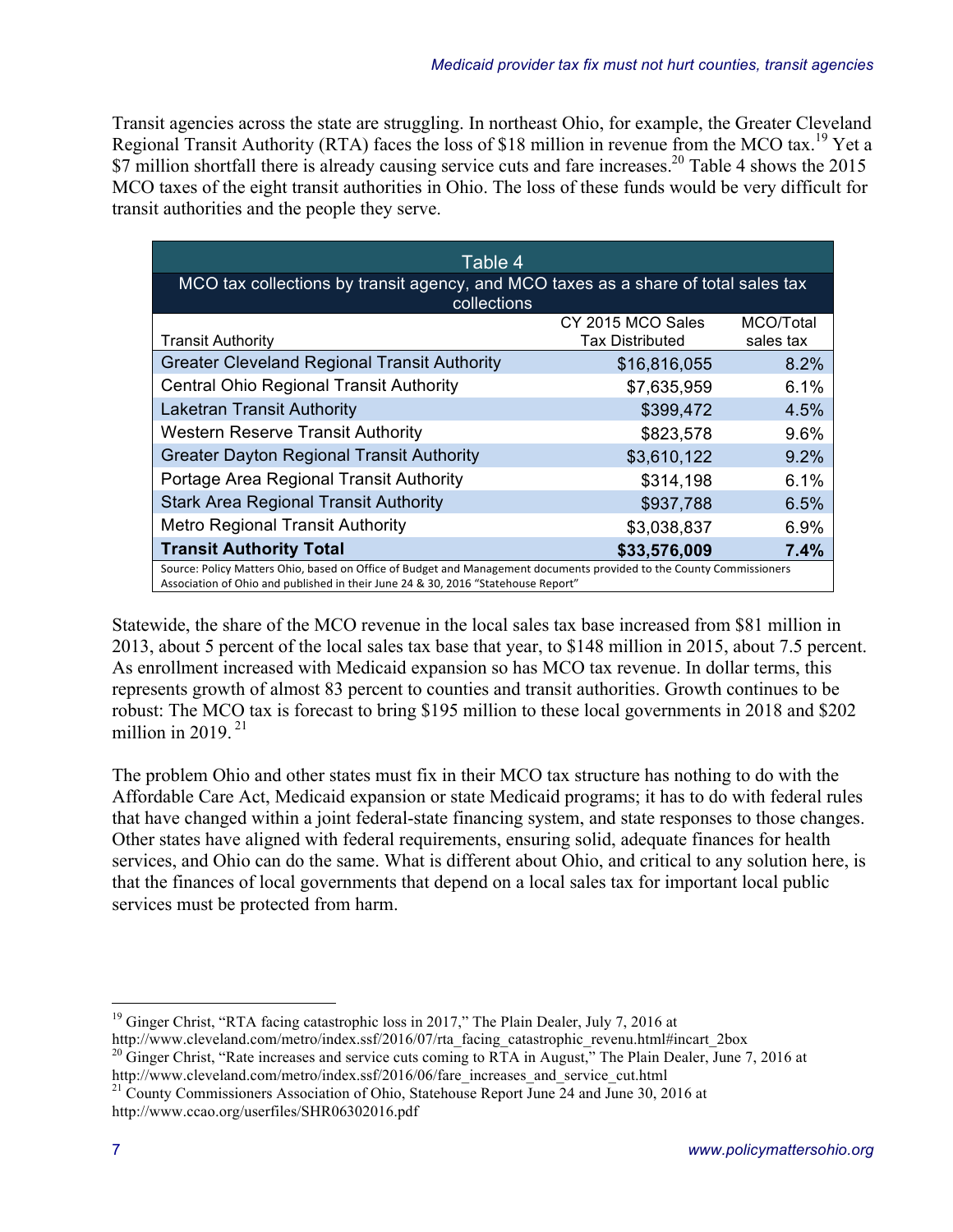A good option would be to broaden the base of the MCO tax, but leave it within the sales tax base so it strengthens local public finance. Other provider taxes could be adjusted to mitigate impact, as in other states.

If the MCO tax is removed from the base of the sales tax, it should be recalibrated to raise funds to replace revenues in the budgets of public transit agencies and counties. This would mean boosting Ohio's annual GRF support for public transportation from about \$15 million in 2017 to about \$50 million, with \$35 million earmarked for the regional transit authorities. Local government fund distributions could be boosted by between \$150 million and \$200 million a year and distributed on the same basis as current local MCO sales tax collections, to protect county budgets.

State government needs to do more than this for local government in Ohio. The budget for 2018-19 needs to restore health and human service levies eroded by loss of tax reimbursements; boost funding for cities, villages, townships, counties and special districts that have lost, on average, 50 percent of state local government funds; and restore the estate tax on Ohio's wealthiest estates – those over a million dollars – with most of the funds returned to the community. These state fiscal actions should remain a priority. This history of damage to local finances, however, highlights why it is essential that the solution crafted for Ohio's MCO tax does not further damage Ohio's communities and local public services.

#### **Summary and conclusion**

Ohio has a number of options to fix the problem identified by the federal government in its MCO tax. The tax could be applied to all managed care organizations instead of only those that provide Medicaid services, as it has been in other states. This change would not hurt the local entities that depend on Ohio's MCO tax for non-Medicaid purposes.

However Ohio responds, there is no reason a solution to the federal problem needs to result in a cut to local revenues. Local governments have already been cut too deeply in Ohio. Ohio's counties provide many important services in which state funding plays too small of a role. For example, Ohio ranks 50<sup>th</sup> among states in state support of children's services, leaving poor counties struggling to protect the most vulnerable. The state budget supports adult protective services at a level far below public needs, leaving most of the provision of protective services to the counties at a time when the population is rapidly aging and more people need protection.

Since 2010, the state has cut almost a billion dollars a year in resources of local governments through cuts in revenue sharing and changes in tax policy. Any "fix" that exposes local public services to further loss is not a solution to the MCO tax problem. It just shifts the problem to localities. It is the responsibility of state government to fix the MCO tax problem in ways that bring state health care taxes into conformance with federal standards without hurting Ohioans who depend on local services. The lesson from other states is that this can be done.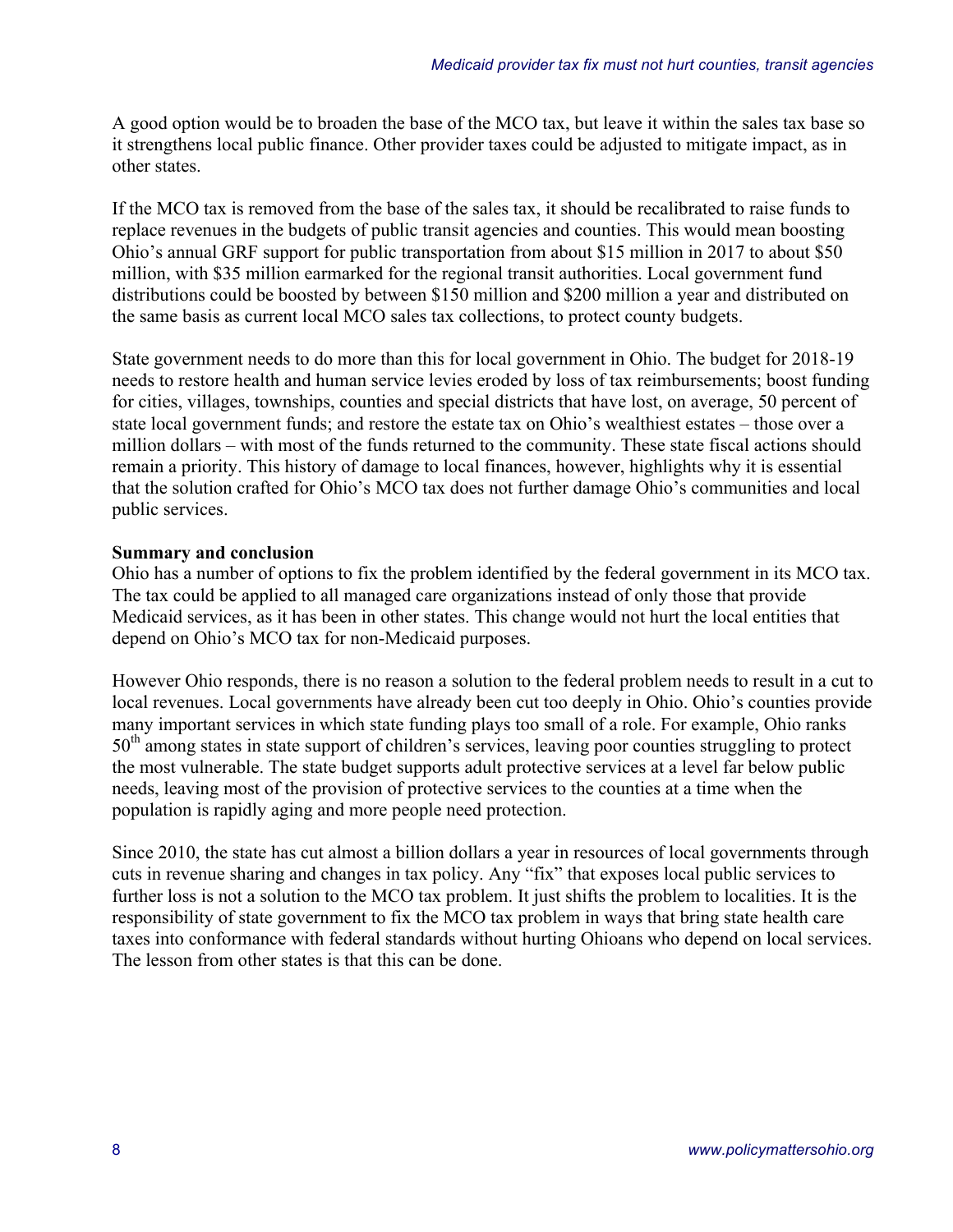| APPENDIX TABLE 1 - Page 1 of 2                                                            |                                                                                |           |               |           |               |           |  |
|-------------------------------------------------------------------------------------------|--------------------------------------------------------------------------------|-----------|---------------|-----------|---------------|-----------|--|
| MCO tax collections by calendar year, and share of total sales tax collections, by county |                                                                                |           |               |           |               |           |  |
| County                                                                                    | 2013 MCO Tax                                                                   | MCO share | 2014 MCO Tax  | MCO share | 2015 MCO Tax  | MCO share |  |
| <b>State Total</b>                                                                        | \$80,799,940                                                                   | 4.9%      | \$110,616,745 | 6.1%      | \$148,019,949 | 7.5%      |  |
| Adams                                                                                     | \$492,581                                                                      | 13.6%     | \$601,626     | 15.6%     | \$693,757     | 16.9%     |  |
| Allen                                                                                     | \$657,767                                                                      | 4.3%      | \$751,028     | 4.8%      | \$907,048     | 5.4%      |  |
| Ashland                                                                                   | \$263,119                                                                      | 3.9%      | \$297,288     | 4.1%      | \$382,673     | 5.0%      |  |
| Ashtabula                                                                                 | \$820,342                                                                      | 8.5%      | \$993,938     | 9.7%      | \$1,117,688   | 10.5%     |  |
| <b>Athens</b>                                                                             | \$564,274                                                                      | 7.6%      | \$723,257     | 9.2%      | \$847,961     | 10.2%     |  |
| Auglaize                                                                                  | \$267,208                                                                      | 3.3%      | \$304,297     | 3.7%      | \$366,618     | 4.2%      |  |
| <b>Belmont</b>                                                                            | \$680,881                                                                      | 4.6%      | \$856,293     | 5.0%      | \$1,026,323   | 5.4%      |  |
| <b>Brown</b>                                                                              | \$513,970                                                                      | 11.0%     | \$633,812     | 13.2%     | \$767,054     | 14.6%     |  |
| <b>Butler</b>                                                                             | \$1,574,105                                                                    | 4.5%      | \$2,173,390   | 5.9%      | \$3,051,238   | 7.5%      |  |
| Carroll                                                                                   | \$157,671                                                                      | 4.8%      | \$175,971     | 4.6%      | \$220,081     | 6.3%      |  |
| Champaign                                                                                 | \$312,810                                                                      | 5.9%      | \$390,090     | 7.3%      | \$457,990     | 8.2%      |  |
| Clark                                                                                     | \$1,752,098                                                                    | 7.7%      | \$2,216,350   | 9.4%      | \$3,192,036   | 12.8%     |  |
| Clermont                                                                                  | \$911,622                                                                      | 4.0%      | \$1,242,794   | 5.2%      | \$1,873,393   | 7.2%      |  |
| Clinton                                                                                   | \$480,928                                                                      | 6.7%      | \$625,946     | 8.1%      | \$839,043     | 9.9%      |  |
| Columbiana                                                                                | \$1,108,326                                                                    | 7.0%      | \$1,551,618   | 9.5%      | \$2,136,967   | 12.7%     |  |
| Coshocton                                                                                 | \$366,503                                                                      | 6.7%      | \$490,598     | 8.7%      | \$626,890     | 10.8%     |  |
| Crawford                                                                                  | \$465,232                                                                      | 8.8%      | \$569,193     | 10.5%     | \$720,058     | 12.4%     |  |
| Cuyahoga                                                                                  | \$12,846,229                                                                   | 5.4%      | \$18,465,704  | 7.5%      | \$21,020,069  | 8.2%      |  |
| Darke                                                                                     | \$386,681                                                                      | 5.1%      | \$446,689     | 5.6%      | \$523,611     | 6.1%      |  |
| Defiance                                                                                  | \$218,847                                                                      | 4.2%      | \$246,419     | 4.6%      | \$294,893     | 5.2%      |  |
| <b>Delaware</b>                                                                           | \$404,012                                                                      | 0.9%      | \$547,992     | 1.1%      | \$909,505     | 1.8%      |  |
| Erie                                                                                      | \$422,426                                                                      | 3.0%      | \$689,234     | 3.2%      | \$606,022     | 3.9%      |  |
| Fairfield                                                                                 | \$858,482                                                                      | 4.7%      | \$1,030,554   | 5.4%      | \$1,272,547   | 6.2%      |  |
| Fayette                                                                                   | \$375,437                                                                      | 5.0%      | \$487,091     | 6.0%      | \$602,667     | 7.3%      |  |
| Franklin                                                                                  | \$6,502,720                                                                    | 4.3%      | \$12,833,373  | 5.4%      | \$18,991,969  | 6.6%      |  |
| Fulton                                                                                    | \$251,122                                                                      | 3.9%      | \$336,578     | 4.8%      | \$495,906     | 6.4%      |  |
| Gallia                                                                                    | \$400,179                                                                      | 8.8%      | \$505,280     | 10.9%     | \$592,650     | 12.0%     |  |
| Geauga                                                                                    | \$191,181                                                                      | 1.5%      | \$284,999     | 2.2%      | \$424,333     | 3.0%      |  |
| Greene                                                                                    | \$695,537                                                                      | 3.0%      | \$854,366     | 3.6%      | \$1,331,450   | 5.2%      |  |
| Guernsey                                                                                  | \$488,360                                                                      | 6.0%      | \$600,328     | 6.0%      | \$729,818     | 7.3%      |  |
| Hamilton                                                                                  | \$5,554,903                                                                    | 4.0%      | \$7,662,579   | 5.2%      | \$12,712,740  | 7.2%      |  |
| Hancock                                                                                   | \$313,641                                                                      | 2.5%      | \$367,782     | 2.9%      | \$473,305     | 3.3%      |  |
| Hardin                                                                                    | \$270,806                                                                      | 6.8%      | \$325,827     | 8.0%      | \$392,310     | 9.0%      |  |
| Harrison                                                                                  | \$172,506                                                                      | 3.7%      | \$204,625     | 3.7%      | \$247,354     | 4.8%      |  |
| <b>Henry</b>                                                                              | \$169,473                                                                      | 4.5%      | \$200,786     | 5.3%      | \$242,453     | 6.2%      |  |
| Highland                                                                                  | \$533,950                                                                      | 9.1%      | \$679,360     | 10.9%     | \$807,226     | 12.4%     |  |
| Hocking                                                                                   | \$317,398                                                                      | 9.5%      | \$403,054     | 11.2%     | \$497,129     | 12.6%     |  |
| Holmes                                                                                    | \$97,865                                                                       | 1.6%      | \$108,074     | 1.7%      | \$140,452     | 2.0%      |  |
| Huron                                                                                     | \$526,504                                                                      | 6.1%      | \$574,991     | 6.2%      | \$728,640     | 7.3%      |  |
| Jackson                                                                                   | \$517,541                                                                      | 10.6%     | \$667,813     | 12.9%     | \$755,797     | 13.7%     |  |
| Jefferson                                                                                 | \$825,497                                                                      | 7.3%      | \$1,070,087   | 9.0%      | \$1,323,181   | 9.6%      |  |
| Knox                                                                                      | \$317,077                                                                      | 5.2%      | \$381,007     | 5.7%      | \$496,964     | 7.2%      |  |
| Lake                                                                                      | \$927,926                                                                      | 2.9%      | \$1,215,945   | 3.6%      | \$1,597,887   | 4.5%      |  |
| Lawrence                                                                                  | \$970,877                                                                      | 11.9%     | \$1,233,874   | 14.1%     | \$1,421,824   | 15.9%     |  |
| Lawrence                                                                                  | \$970,877<br>Source: Policy Matters Ohio, based on Ohio Department of Taxation | 11.9%     | \$1,233,874   | 14.1%     | \$1,421,824   | 15.9%     |  |

http://www.tax.ohio.gov/Portals/0/tax\_analysis/tax\_data\_series/sales\_and\_use/MHICbycounty-byyearcoversheet.pdf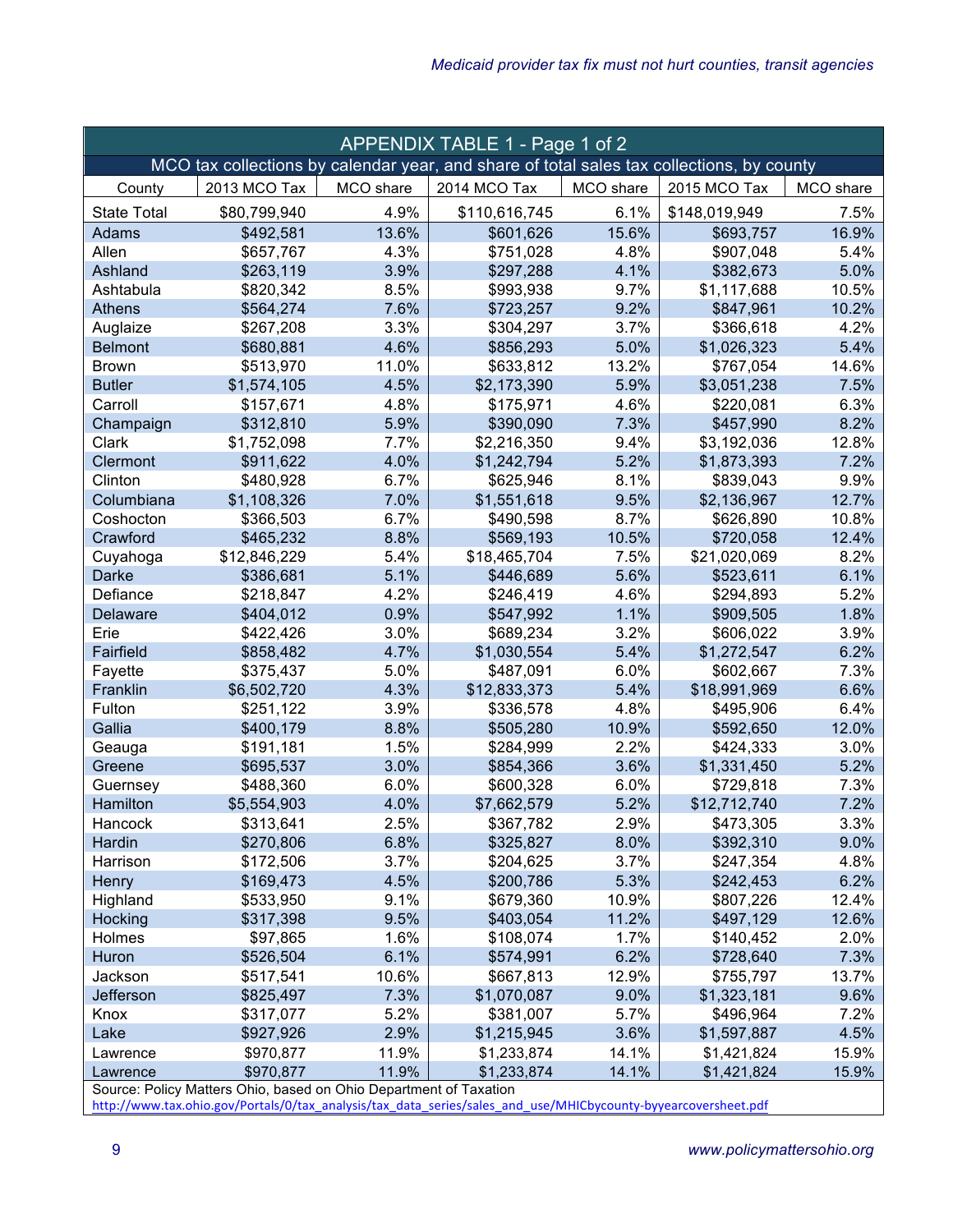| 2013 MCO Tax<br>MCO share<br>MCO share<br>2015 MCO Tax<br>MCO share<br>2014 MCO Tax<br>County<br>\$970,877<br>14.1%<br>\$1,421,824<br>15.9%<br>11.9%<br>\$1,233,874<br>Lawrence<br>\$1,362,073<br>4.9%<br>\$1,647,286<br>5.6%<br>\$2,073,818<br>6.4%<br>Licking<br>\$422,454<br>4.7%<br>5.7%<br>6.9%<br>\$515,180<br>\$634,575<br>Logan<br>\$1,479,031<br>5.7%<br>\$1,802,397<br>6.6%<br>\$2,435,131<br>8.4%<br>Lorain<br>6.1%<br>7.8%<br>10.4%<br>\$4,627,826<br>\$6,245,460<br>\$9,813,248<br>Lucas<br>\$246,983<br>4.5%<br>\$335,410<br>5.7%<br>\$515,110<br>8.3%<br>Madison<br>6.1%<br>7.6%<br>9.5%<br>\$1,940,061<br>\$2,542,093<br>\$3,684,379<br>Mahoning<br>\$447,944<br>6.0%<br>8.6%<br>\$1,237,290<br>10.2%<br>Marion<br>\$853,496<br>2.2%<br>4.0%<br>Medina<br>\$474,220<br>\$670,299<br>2.9%<br>\$966,579<br>20.5%<br>\$381,298<br>16.9%<br>\$502,940<br>\$574,302<br>21.7%<br>Meigs<br>2.8%<br>\$195,761<br>\$229,052<br>3.3%<br>\$274,114<br>3.6%<br>Mercer<br>4.9%<br>3.6%<br>4.1%<br>Miami<br>\$556,282<br>\$668,875<br>\$851,077<br>7.1%<br>3.4%<br>\$151,402<br>\$193,202<br>6.8%<br>Monroe<br>\$234,719<br>6.0%<br>7.5%<br>9.2%<br>Montgomery<br>\$4,222,485<br>\$5,489,992<br>\$7,220,243<br>12.4%<br>\$178,178<br>\$237,003<br>14.7%<br>\$287,433<br>16.4%<br>Morgan<br>9.2%<br>12.7%<br>Morrow<br>\$296,837<br>\$368,216<br>10.5%<br>\$486,982<br>6.9%<br>9.3%<br>\$1,175,065<br>\$1,497,022<br>8.4%<br>\$1,783,611<br>Muskingum<br>Noble<br>\$112,146<br>5.8%<br>5.2%<br>7.1%<br>\$139,443<br>\$168,566<br>2.8%<br>5.3%<br>Ottawa<br>\$197,472<br>\$272,538<br>3.4%<br>\$442,561<br>9.0%<br>10.3%<br>\$220,272<br>11.4%<br>Paulding<br>\$162,736<br>\$184,842<br>14.5%<br>15.5%<br>17.8%<br>Perry<br>\$508,588<br>\$584,604<br>\$707,482<br>9.0%<br>12.2%<br>Pickaway<br>\$518,564<br>7.2%<br>\$686,390<br>\$994,315<br>13.1%<br>16.3%<br>Pike<br>\$554,855<br>\$635,792<br>15.8%<br>\$760,127<br>3.4%<br>6.1%<br>\$618,849<br>\$891,331<br>4.6%<br>\$1,256,791<br>Portage<br>\$378,200<br>7.8%<br>8.6%<br>10.0%<br>Preble<br>\$443,074<br>\$552,574<br>2.9%<br>3.8%<br>\$168,682<br>\$194,921<br>4.5%<br>Putnam<br>\$145,999<br>\$1,046,566<br>5.0%<br>\$1,215,864<br>5.8%<br>\$1,417,935<br>6.2%<br>Richland<br>\$1,068,578<br>7.7%<br>\$1,282,250<br>9.0%<br>\$1,553,973<br>10.1%<br>Ross<br>4.6%<br>5.6%<br>6.7%<br>Sandusky<br>\$462,362<br>\$593,945<br>\$752,458<br>Scioto<br>\$1,489,823<br>13.4%<br>\$1,803,357<br>15.3%<br>\$2,048,211<br>16.9%<br>6.1%<br>7.1%<br>8.4%<br>\$470,412<br>\$585,247<br>\$717,651<br>Seneca<br>\$344,165<br>3.9%<br>3.6%<br>4.6%<br>Shelby<br>\$352,731<br>\$455,242<br>\$1,242,634<br>4.8%<br>\$1,332,429<br>4.9%<br>6.5%<br><b>Stark</b><br>\$1,875,577<br>6.8%<br>3.9%<br>5.2%<br>\$1,525,434<br>\$2,200,803<br>\$3,038,837<br>Summit<br>6.3%<br>8.3%<br>10.6%<br>Trumbull<br>\$1,480,102<br>\$2,020,136<br>\$2,738,395<br>4.2%<br>4.3%<br>\$480,843<br>\$662,694<br>5.1%<br>Tuscarawas<br>\$529,825<br>Union<br>\$215,945<br>1.7%<br>2.2%<br>3.3%<br>\$290,355<br>\$451,317<br>Van Wert<br>\$203,394<br>4.9%<br>\$232,583<br>5.6%<br>6.6%<br>\$292,458<br>Vinton<br>\$242,090<br>21.0%<br>\$306,050<br>24.4%<br>\$352,210<br>24.9%<br>Warren<br>1.5%<br>2.1%<br>3.5%<br>\$495,592<br>\$712,901<br>\$1,287,284<br>4.5%<br>5.6%<br>6.2%<br>Washington<br>\$532,142<br>\$710,126<br>\$858,999<br>Wayne<br>4.0%<br>5.3%<br>\$805,642<br>7.1%<br>\$387,237<br>\$545,725<br><b>Williams</b><br>\$297,606<br>5.8%<br>6.3%<br>7.5%<br>\$362,151<br>\$433,515<br>Wood<br>\$389,244<br>2.2%<br>2.8%<br>4.3%<br>\$562,228<br>\$857,382 | APPENDIX TABLE 1 - Page 2 of 2                                                            |           |      |           |      |           |      |  |
|-----------------------------------------------------------------------------------------------------------------------------------------------------------------------------------------------------------------------------------------------------------------------------------------------------------------------------------------------------------------------------------------------------------------------------------------------------------------------------------------------------------------------------------------------------------------------------------------------------------------------------------------------------------------------------------------------------------------------------------------------------------------------------------------------------------------------------------------------------------------------------------------------------------------------------------------------------------------------------------------------------------------------------------------------------------------------------------------------------------------------------------------------------------------------------------------------------------------------------------------------------------------------------------------------------------------------------------------------------------------------------------------------------------------------------------------------------------------------------------------------------------------------------------------------------------------------------------------------------------------------------------------------------------------------------------------------------------------------------------------------------------------------------------------------------------------------------------------------------------------------------------------------------------------------------------------------------------------------------------------------------------------------------------------------------------------------------------------------------------------------------------------------------------------------------------------------------------------------------------------------------------------------------------------------------------------------------------------------------------------------------------------------------------------------------------------------------------------------------------------------------------------------------------------------------------------------------------------------------------------------------------------------------------------------------------------------------------------------------------------------------------------------------------------------------------------------------------------------------------------------------------------------------------------------------------------------------------------------------------------------------------------------------------------------------------------------------------------------------------------------------------------------------------------------------------------------------------------------------------------------------------------------------------------------------------------------------------------------------------------------------------------------------------------------------------------------------------------------------------------------------------------------------------------------------------------------------------------------|-------------------------------------------------------------------------------------------|-----------|------|-----------|------|-----------|------|--|
|                                                                                                                                                                                                                                                                                                                                                                                                                                                                                                                                                                                                                                                                                                                                                                                                                                                                                                                                                                                                                                                                                                                                                                                                                                                                                                                                                                                                                                                                                                                                                                                                                                                                                                                                                                                                                                                                                                                                                                                                                                                                                                                                                                                                                                                                                                                                                                                                                                                                                                                                                                                                                                                                                                                                                                                                                                                                                                                                                                                                                                                                                                                                                                                                                                                                                                                                                                                                                                                                                                                                                                                               | MCO tax collections by calendar year, and share of total sales tax collections, by county |           |      |           |      |           |      |  |
|                                                                                                                                                                                                                                                                                                                                                                                                                                                                                                                                                                                                                                                                                                                                                                                                                                                                                                                                                                                                                                                                                                                                                                                                                                                                                                                                                                                                                                                                                                                                                                                                                                                                                                                                                                                                                                                                                                                                                                                                                                                                                                                                                                                                                                                                                                                                                                                                                                                                                                                                                                                                                                                                                                                                                                                                                                                                                                                                                                                                                                                                                                                                                                                                                                                                                                                                                                                                                                                                                                                                                                                               |                                                                                           |           |      |           |      |           |      |  |
|                                                                                                                                                                                                                                                                                                                                                                                                                                                                                                                                                                                                                                                                                                                                                                                                                                                                                                                                                                                                                                                                                                                                                                                                                                                                                                                                                                                                                                                                                                                                                                                                                                                                                                                                                                                                                                                                                                                                                                                                                                                                                                                                                                                                                                                                                                                                                                                                                                                                                                                                                                                                                                                                                                                                                                                                                                                                                                                                                                                                                                                                                                                                                                                                                                                                                                                                                                                                                                                                                                                                                                                               |                                                                                           |           |      |           |      |           |      |  |
|                                                                                                                                                                                                                                                                                                                                                                                                                                                                                                                                                                                                                                                                                                                                                                                                                                                                                                                                                                                                                                                                                                                                                                                                                                                                                                                                                                                                                                                                                                                                                                                                                                                                                                                                                                                                                                                                                                                                                                                                                                                                                                                                                                                                                                                                                                                                                                                                                                                                                                                                                                                                                                                                                                                                                                                                                                                                                                                                                                                                                                                                                                                                                                                                                                                                                                                                                                                                                                                                                                                                                                                               |                                                                                           |           |      |           |      |           |      |  |
|                                                                                                                                                                                                                                                                                                                                                                                                                                                                                                                                                                                                                                                                                                                                                                                                                                                                                                                                                                                                                                                                                                                                                                                                                                                                                                                                                                                                                                                                                                                                                                                                                                                                                                                                                                                                                                                                                                                                                                                                                                                                                                                                                                                                                                                                                                                                                                                                                                                                                                                                                                                                                                                                                                                                                                                                                                                                                                                                                                                                                                                                                                                                                                                                                                                                                                                                                                                                                                                                                                                                                                                               |                                                                                           |           |      |           |      |           |      |  |
|                                                                                                                                                                                                                                                                                                                                                                                                                                                                                                                                                                                                                                                                                                                                                                                                                                                                                                                                                                                                                                                                                                                                                                                                                                                                                                                                                                                                                                                                                                                                                                                                                                                                                                                                                                                                                                                                                                                                                                                                                                                                                                                                                                                                                                                                                                                                                                                                                                                                                                                                                                                                                                                                                                                                                                                                                                                                                                                                                                                                                                                                                                                                                                                                                                                                                                                                                                                                                                                                                                                                                                                               |                                                                                           |           |      |           |      |           |      |  |
|                                                                                                                                                                                                                                                                                                                                                                                                                                                                                                                                                                                                                                                                                                                                                                                                                                                                                                                                                                                                                                                                                                                                                                                                                                                                                                                                                                                                                                                                                                                                                                                                                                                                                                                                                                                                                                                                                                                                                                                                                                                                                                                                                                                                                                                                                                                                                                                                                                                                                                                                                                                                                                                                                                                                                                                                                                                                                                                                                                                                                                                                                                                                                                                                                                                                                                                                                                                                                                                                                                                                                                                               |                                                                                           |           |      |           |      |           |      |  |
|                                                                                                                                                                                                                                                                                                                                                                                                                                                                                                                                                                                                                                                                                                                                                                                                                                                                                                                                                                                                                                                                                                                                                                                                                                                                                                                                                                                                                                                                                                                                                                                                                                                                                                                                                                                                                                                                                                                                                                                                                                                                                                                                                                                                                                                                                                                                                                                                                                                                                                                                                                                                                                                                                                                                                                                                                                                                                                                                                                                                                                                                                                                                                                                                                                                                                                                                                                                                                                                                                                                                                                                               |                                                                                           |           |      |           |      |           |      |  |
|                                                                                                                                                                                                                                                                                                                                                                                                                                                                                                                                                                                                                                                                                                                                                                                                                                                                                                                                                                                                                                                                                                                                                                                                                                                                                                                                                                                                                                                                                                                                                                                                                                                                                                                                                                                                                                                                                                                                                                                                                                                                                                                                                                                                                                                                                                                                                                                                                                                                                                                                                                                                                                                                                                                                                                                                                                                                                                                                                                                                                                                                                                                                                                                                                                                                                                                                                                                                                                                                                                                                                                                               |                                                                                           |           |      |           |      |           |      |  |
|                                                                                                                                                                                                                                                                                                                                                                                                                                                                                                                                                                                                                                                                                                                                                                                                                                                                                                                                                                                                                                                                                                                                                                                                                                                                                                                                                                                                                                                                                                                                                                                                                                                                                                                                                                                                                                                                                                                                                                                                                                                                                                                                                                                                                                                                                                                                                                                                                                                                                                                                                                                                                                                                                                                                                                                                                                                                                                                                                                                                                                                                                                                                                                                                                                                                                                                                                                                                                                                                                                                                                                                               |                                                                                           |           |      |           |      |           |      |  |
|                                                                                                                                                                                                                                                                                                                                                                                                                                                                                                                                                                                                                                                                                                                                                                                                                                                                                                                                                                                                                                                                                                                                                                                                                                                                                                                                                                                                                                                                                                                                                                                                                                                                                                                                                                                                                                                                                                                                                                                                                                                                                                                                                                                                                                                                                                                                                                                                                                                                                                                                                                                                                                                                                                                                                                                                                                                                                                                                                                                                                                                                                                                                                                                                                                                                                                                                                                                                                                                                                                                                                                                               |                                                                                           |           |      |           |      |           |      |  |
|                                                                                                                                                                                                                                                                                                                                                                                                                                                                                                                                                                                                                                                                                                                                                                                                                                                                                                                                                                                                                                                                                                                                                                                                                                                                                                                                                                                                                                                                                                                                                                                                                                                                                                                                                                                                                                                                                                                                                                                                                                                                                                                                                                                                                                                                                                                                                                                                                                                                                                                                                                                                                                                                                                                                                                                                                                                                                                                                                                                                                                                                                                                                                                                                                                                                                                                                                                                                                                                                                                                                                                                               |                                                                                           |           |      |           |      |           |      |  |
|                                                                                                                                                                                                                                                                                                                                                                                                                                                                                                                                                                                                                                                                                                                                                                                                                                                                                                                                                                                                                                                                                                                                                                                                                                                                                                                                                                                                                                                                                                                                                                                                                                                                                                                                                                                                                                                                                                                                                                                                                                                                                                                                                                                                                                                                                                                                                                                                                                                                                                                                                                                                                                                                                                                                                                                                                                                                                                                                                                                                                                                                                                                                                                                                                                                                                                                                                                                                                                                                                                                                                                                               |                                                                                           |           |      |           |      |           |      |  |
|                                                                                                                                                                                                                                                                                                                                                                                                                                                                                                                                                                                                                                                                                                                                                                                                                                                                                                                                                                                                                                                                                                                                                                                                                                                                                                                                                                                                                                                                                                                                                                                                                                                                                                                                                                                                                                                                                                                                                                                                                                                                                                                                                                                                                                                                                                                                                                                                                                                                                                                                                                                                                                                                                                                                                                                                                                                                                                                                                                                                                                                                                                                                                                                                                                                                                                                                                                                                                                                                                                                                                                                               |                                                                                           |           |      |           |      |           |      |  |
|                                                                                                                                                                                                                                                                                                                                                                                                                                                                                                                                                                                                                                                                                                                                                                                                                                                                                                                                                                                                                                                                                                                                                                                                                                                                                                                                                                                                                                                                                                                                                                                                                                                                                                                                                                                                                                                                                                                                                                                                                                                                                                                                                                                                                                                                                                                                                                                                                                                                                                                                                                                                                                                                                                                                                                                                                                                                                                                                                                                                                                                                                                                                                                                                                                                                                                                                                                                                                                                                                                                                                                                               |                                                                                           |           |      |           |      |           |      |  |
|                                                                                                                                                                                                                                                                                                                                                                                                                                                                                                                                                                                                                                                                                                                                                                                                                                                                                                                                                                                                                                                                                                                                                                                                                                                                                                                                                                                                                                                                                                                                                                                                                                                                                                                                                                                                                                                                                                                                                                                                                                                                                                                                                                                                                                                                                                                                                                                                                                                                                                                                                                                                                                                                                                                                                                                                                                                                                                                                                                                                                                                                                                                                                                                                                                                                                                                                                                                                                                                                                                                                                                                               |                                                                                           |           |      |           |      |           |      |  |
|                                                                                                                                                                                                                                                                                                                                                                                                                                                                                                                                                                                                                                                                                                                                                                                                                                                                                                                                                                                                                                                                                                                                                                                                                                                                                                                                                                                                                                                                                                                                                                                                                                                                                                                                                                                                                                                                                                                                                                                                                                                                                                                                                                                                                                                                                                                                                                                                                                                                                                                                                                                                                                                                                                                                                                                                                                                                                                                                                                                                                                                                                                                                                                                                                                                                                                                                                                                                                                                                                                                                                                                               |                                                                                           |           |      |           |      |           |      |  |
|                                                                                                                                                                                                                                                                                                                                                                                                                                                                                                                                                                                                                                                                                                                                                                                                                                                                                                                                                                                                                                                                                                                                                                                                                                                                                                                                                                                                                                                                                                                                                                                                                                                                                                                                                                                                                                                                                                                                                                                                                                                                                                                                                                                                                                                                                                                                                                                                                                                                                                                                                                                                                                                                                                                                                                                                                                                                                                                                                                                                                                                                                                                                                                                                                                                                                                                                                                                                                                                                                                                                                                                               |                                                                                           |           |      |           |      |           |      |  |
|                                                                                                                                                                                                                                                                                                                                                                                                                                                                                                                                                                                                                                                                                                                                                                                                                                                                                                                                                                                                                                                                                                                                                                                                                                                                                                                                                                                                                                                                                                                                                                                                                                                                                                                                                                                                                                                                                                                                                                                                                                                                                                                                                                                                                                                                                                                                                                                                                                                                                                                                                                                                                                                                                                                                                                                                                                                                                                                                                                                                                                                                                                                                                                                                                                                                                                                                                                                                                                                                                                                                                                                               |                                                                                           |           |      |           |      |           |      |  |
|                                                                                                                                                                                                                                                                                                                                                                                                                                                                                                                                                                                                                                                                                                                                                                                                                                                                                                                                                                                                                                                                                                                                                                                                                                                                                                                                                                                                                                                                                                                                                                                                                                                                                                                                                                                                                                                                                                                                                                                                                                                                                                                                                                                                                                                                                                                                                                                                                                                                                                                                                                                                                                                                                                                                                                                                                                                                                                                                                                                                                                                                                                                                                                                                                                                                                                                                                                                                                                                                                                                                                                                               |                                                                                           |           |      |           |      |           |      |  |
|                                                                                                                                                                                                                                                                                                                                                                                                                                                                                                                                                                                                                                                                                                                                                                                                                                                                                                                                                                                                                                                                                                                                                                                                                                                                                                                                                                                                                                                                                                                                                                                                                                                                                                                                                                                                                                                                                                                                                                                                                                                                                                                                                                                                                                                                                                                                                                                                                                                                                                                                                                                                                                                                                                                                                                                                                                                                                                                                                                                                                                                                                                                                                                                                                                                                                                                                                                                                                                                                                                                                                                                               |                                                                                           |           |      |           |      |           |      |  |
|                                                                                                                                                                                                                                                                                                                                                                                                                                                                                                                                                                                                                                                                                                                                                                                                                                                                                                                                                                                                                                                                                                                                                                                                                                                                                                                                                                                                                                                                                                                                                                                                                                                                                                                                                                                                                                                                                                                                                                                                                                                                                                                                                                                                                                                                                                                                                                                                                                                                                                                                                                                                                                                                                                                                                                                                                                                                                                                                                                                                                                                                                                                                                                                                                                                                                                                                                                                                                                                                                                                                                                                               |                                                                                           |           |      |           |      |           |      |  |
|                                                                                                                                                                                                                                                                                                                                                                                                                                                                                                                                                                                                                                                                                                                                                                                                                                                                                                                                                                                                                                                                                                                                                                                                                                                                                                                                                                                                                                                                                                                                                                                                                                                                                                                                                                                                                                                                                                                                                                                                                                                                                                                                                                                                                                                                                                                                                                                                                                                                                                                                                                                                                                                                                                                                                                                                                                                                                                                                                                                                                                                                                                                                                                                                                                                                                                                                                                                                                                                                                                                                                                                               |                                                                                           |           |      |           |      |           |      |  |
|                                                                                                                                                                                                                                                                                                                                                                                                                                                                                                                                                                                                                                                                                                                                                                                                                                                                                                                                                                                                                                                                                                                                                                                                                                                                                                                                                                                                                                                                                                                                                                                                                                                                                                                                                                                                                                                                                                                                                                                                                                                                                                                                                                                                                                                                                                                                                                                                                                                                                                                                                                                                                                                                                                                                                                                                                                                                                                                                                                                                                                                                                                                                                                                                                                                                                                                                                                                                                                                                                                                                                                                               |                                                                                           |           |      |           |      |           |      |  |
|                                                                                                                                                                                                                                                                                                                                                                                                                                                                                                                                                                                                                                                                                                                                                                                                                                                                                                                                                                                                                                                                                                                                                                                                                                                                                                                                                                                                                                                                                                                                                                                                                                                                                                                                                                                                                                                                                                                                                                                                                                                                                                                                                                                                                                                                                                                                                                                                                                                                                                                                                                                                                                                                                                                                                                                                                                                                                                                                                                                                                                                                                                                                                                                                                                                                                                                                                                                                                                                                                                                                                                                               |                                                                                           |           |      |           |      |           |      |  |
|                                                                                                                                                                                                                                                                                                                                                                                                                                                                                                                                                                                                                                                                                                                                                                                                                                                                                                                                                                                                                                                                                                                                                                                                                                                                                                                                                                                                                                                                                                                                                                                                                                                                                                                                                                                                                                                                                                                                                                                                                                                                                                                                                                                                                                                                                                                                                                                                                                                                                                                                                                                                                                                                                                                                                                                                                                                                                                                                                                                                                                                                                                                                                                                                                                                                                                                                                                                                                                                                                                                                                                                               |                                                                                           |           |      |           |      |           |      |  |
|                                                                                                                                                                                                                                                                                                                                                                                                                                                                                                                                                                                                                                                                                                                                                                                                                                                                                                                                                                                                                                                                                                                                                                                                                                                                                                                                                                                                                                                                                                                                                                                                                                                                                                                                                                                                                                                                                                                                                                                                                                                                                                                                                                                                                                                                                                                                                                                                                                                                                                                                                                                                                                                                                                                                                                                                                                                                                                                                                                                                                                                                                                                                                                                                                                                                                                                                                                                                                                                                                                                                                                                               |                                                                                           |           |      |           |      |           |      |  |
|                                                                                                                                                                                                                                                                                                                                                                                                                                                                                                                                                                                                                                                                                                                                                                                                                                                                                                                                                                                                                                                                                                                                                                                                                                                                                                                                                                                                                                                                                                                                                                                                                                                                                                                                                                                                                                                                                                                                                                                                                                                                                                                                                                                                                                                                                                                                                                                                                                                                                                                                                                                                                                                                                                                                                                                                                                                                                                                                                                                                                                                                                                                                                                                                                                                                                                                                                                                                                                                                                                                                                                                               |                                                                                           |           |      |           |      |           |      |  |
|                                                                                                                                                                                                                                                                                                                                                                                                                                                                                                                                                                                                                                                                                                                                                                                                                                                                                                                                                                                                                                                                                                                                                                                                                                                                                                                                                                                                                                                                                                                                                                                                                                                                                                                                                                                                                                                                                                                                                                                                                                                                                                                                                                                                                                                                                                                                                                                                                                                                                                                                                                                                                                                                                                                                                                                                                                                                                                                                                                                                                                                                                                                                                                                                                                                                                                                                                                                                                                                                                                                                                                                               |                                                                                           |           |      |           |      |           |      |  |
|                                                                                                                                                                                                                                                                                                                                                                                                                                                                                                                                                                                                                                                                                                                                                                                                                                                                                                                                                                                                                                                                                                                                                                                                                                                                                                                                                                                                                                                                                                                                                                                                                                                                                                                                                                                                                                                                                                                                                                                                                                                                                                                                                                                                                                                                                                                                                                                                                                                                                                                                                                                                                                                                                                                                                                                                                                                                                                                                                                                                                                                                                                                                                                                                                                                                                                                                                                                                                                                                                                                                                                                               |                                                                                           |           |      |           |      |           |      |  |
|                                                                                                                                                                                                                                                                                                                                                                                                                                                                                                                                                                                                                                                                                                                                                                                                                                                                                                                                                                                                                                                                                                                                                                                                                                                                                                                                                                                                                                                                                                                                                                                                                                                                                                                                                                                                                                                                                                                                                                                                                                                                                                                                                                                                                                                                                                                                                                                                                                                                                                                                                                                                                                                                                                                                                                                                                                                                                                                                                                                                                                                                                                                                                                                                                                                                                                                                                                                                                                                                                                                                                                                               |                                                                                           |           |      |           |      |           |      |  |
|                                                                                                                                                                                                                                                                                                                                                                                                                                                                                                                                                                                                                                                                                                                                                                                                                                                                                                                                                                                                                                                                                                                                                                                                                                                                                                                                                                                                                                                                                                                                                                                                                                                                                                                                                                                                                                                                                                                                                                                                                                                                                                                                                                                                                                                                                                                                                                                                                                                                                                                                                                                                                                                                                                                                                                                                                                                                                                                                                                                                                                                                                                                                                                                                                                                                                                                                                                                                                                                                                                                                                                                               |                                                                                           |           |      |           |      |           |      |  |
|                                                                                                                                                                                                                                                                                                                                                                                                                                                                                                                                                                                                                                                                                                                                                                                                                                                                                                                                                                                                                                                                                                                                                                                                                                                                                                                                                                                                                                                                                                                                                                                                                                                                                                                                                                                                                                                                                                                                                                                                                                                                                                                                                                                                                                                                                                                                                                                                                                                                                                                                                                                                                                                                                                                                                                                                                                                                                                                                                                                                                                                                                                                                                                                                                                                                                                                                                                                                                                                                                                                                                                                               |                                                                                           |           |      |           |      |           |      |  |
|                                                                                                                                                                                                                                                                                                                                                                                                                                                                                                                                                                                                                                                                                                                                                                                                                                                                                                                                                                                                                                                                                                                                                                                                                                                                                                                                                                                                                                                                                                                                                                                                                                                                                                                                                                                                                                                                                                                                                                                                                                                                                                                                                                                                                                                                                                                                                                                                                                                                                                                                                                                                                                                                                                                                                                                                                                                                                                                                                                                                                                                                                                                                                                                                                                                                                                                                                                                                                                                                                                                                                                                               |                                                                                           |           |      |           |      |           |      |  |
|                                                                                                                                                                                                                                                                                                                                                                                                                                                                                                                                                                                                                                                                                                                                                                                                                                                                                                                                                                                                                                                                                                                                                                                                                                                                                                                                                                                                                                                                                                                                                                                                                                                                                                                                                                                                                                                                                                                                                                                                                                                                                                                                                                                                                                                                                                                                                                                                                                                                                                                                                                                                                                                                                                                                                                                                                                                                                                                                                                                                                                                                                                                                                                                                                                                                                                                                                                                                                                                                                                                                                                                               |                                                                                           |           |      |           |      |           |      |  |
|                                                                                                                                                                                                                                                                                                                                                                                                                                                                                                                                                                                                                                                                                                                                                                                                                                                                                                                                                                                                                                                                                                                                                                                                                                                                                                                                                                                                                                                                                                                                                                                                                                                                                                                                                                                                                                                                                                                                                                                                                                                                                                                                                                                                                                                                                                                                                                                                                                                                                                                                                                                                                                                                                                                                                                                                                                                                                                                                                                                                                                                                                                                                                                                                                                                                                                                                                                                                                                                                                                                                                                                               |                                                                                           |           |      |           |      |           |      |  |
|                                                                                                                                                                                                                                                                                                                                                                                                                                                                                                                                                                                                                                                                                                                                                                                                                                                                                                                                                                                                                                                                                                                                                                                                                                                                                                                                                                                                                                                                                                                                                                                                                                                                                                                                                                                                                                                                                                                                                                                                                                                                                                                                                                                                                                                                                                                                                                                                                                                                                                                                                                                                                                                                                                                                                                                                                                                                                                                                                                                                                                                                                                                                                                                                                                                                                                                                                                                                                                                                                                                                                                                               |                                                                                           |           |      |           |      |           |      |  |
|                                                                                                                                                                                                                                                                                                                                                                                                                                                                                                                                                                                                                                                                                                                                                                                                                                                                                                                                                                                                                                                                                                                                                                                                                                                                                                                                                                                                                                                                                                                                                                                                                                                                                                                                                                                                                                                                                                                                                                                                                                                                                                                                                                                                                                                                                                                                                                                                                                                                                                                                                                                                                                                                                                                                                                                                                                                                                                                                                                                                                                                                                                                                                                                                                                                                                                                                                                                                                                                                                                                                                                                               |                                                                                           |           |      |           |      |           |      |  |
|                                                                                                                                                                                                                                                                                                                                                                                                                                                                                                                                                                                                                                                                                                                                                                                                                                                                                                                                                                                                                                                                                                                                                                                                                                                                                                                                                                                                                                                                                                                                                                                                                                                                                                                                                                                                                                                                                                                                                                                                                                                                                                                                                                                                                                                                                                                                                                                                                                                                                                                                                                                                                                                                                                                                                                                                                                                                                                                                                                                                                                                                                                                                                                                                                                                                                                                                                                                                                                                                                                                                                                                               |                                                                                           |           |      |           |      |           |      |  |
|                                                                                                                                                                                                                                                                                                                                                                                                                                                                                                                                                                                                                                                                                                                                                                                                                                                                                                                                                                                                                                                                                                                                                                                                                                                                                                                                                                                                                                                                                                                                                                                                                                                                                                                                                                                                                                                                                                                                                                                                                                                                                                                                                                                                                                                                                                                                                                                                                                                                                                                                                                                                                                                                                                                                                                                                                                                                                                                                                                                                                                                                                                                                                                                                                                                                                                                                                                                                                                                                                                                                                                                               |                                                                                           |           |      |           |      |           |      |  |
|                                                                                                                                                                                                                                                                                                                                                                                                                                                                                                                                                                                                                                                                                                                                                                                                                                                                                                                                                                                                                                                                                                                                                                                                                                                                                                                                                                                                                                                                                                                                                                                                                                                                                                                                                                                                                                                                                                                                                                                                                                                                                                                                                                                                                                                                                                                                                                                                                                                                                                                                                                                                                                                                                                                                                                                                                                                                                                                                                                                                                                                                                                                                                                                                                                                                                                                                                                                                                                                                                                                                                                                               |                                                                                           |           |      |           |      |           |      |  |
|                                                                                                                                                                                                                                                                                                                                                                                                                                                                                                                                                                                                                                                                                                                                                                                                                                                                                                                                                                                                                                                                                                                                                                                                                                                                                                                                                                                                                                                                                                                                                                                                                                                                                                                                                                                                                                                                                                                                                                                                                                                                                                                                                                                                                                                                                                                                                                                                                                                                                                                                                                                                                                                                                                                                                                                                                                                                                                                                                                                                                                                                                                                                                                                                                                                                                                                                                                                                                                                                                                                                                                                               |                                                                                           |           |      |           |      |           |      |  |
|                                                                                                                                                                                                                                                                                                                                                                                                                                                                                                                                                                                                                                                                                                                                                                                                                                                                                                                                                                                                                                                                                                                                                                                                                                                                                                                                                                                                                                                                                                                                                                                                                                                                                                                                                                                                                                                                                                                                                                                                                                                                                                                                                                                                                                                                                                                                                                                                                                                                                                                                                                                                                                                                                                                                                                                                                                                                                                                                                                                                                                                                                                                                                                                                                                                                                                                                                                                                                                                                                                                                                                                               |                                                                                           |           |      |           |      |           |      |  |
|                                                                                                                                                                                                                                                                                                                                                                                                                                                                                                                                                                                                                                                                                                                                                                                                                                                                                                                                                                                                                                                                                                                                                                                                                                                                                                                                                                                                                                                                                                                                                                                                                                                                                                                                                                                                                                                                                                                                                                                                                                                                                                                                                                                                                                                                                                                                                                                                                                                                                                                                                                                                                                                                                                                                                                                                                                                                                                                                                                                                                                                                                                                                                                                                                                                                                                                                                                                                                                                                                                                                                                                               |                                                                                           |           |      |           |      |           |      |  |
|                                                                                                                                                                                                                                                                                                                                                                                                                                                                                                                                                                                                                                                                                                                                                                                                                                                                                                                                                                                                                                                                                                                                                                                                                                                                                                                                                                                                                                                                                                                                                                                                                                                                                                                                                                                                                                                                                                                                                                                                                                                                                                                                                                                                                                                                                                                                                                                                                                                                                                                                                                                                                                                                                                                                                                                                                                                                                                                                                                                                                                                                                                                                                                                                                                                                                                                                                                                                                                                                                                                                                                                               |                                                                                           |           |      |           |      |           |      |  |
|                                                                                                                                                                                                                                                                                                                                                                                                                                                                                                                                                                                                                                                                                                                                                                                                                                                                                                                                                                                                                                                                                                                                                                                                                                                                                                                                                                                                                                                                                                                                                                                                                                                                                                                                                                                                                                                                                                                                                                                                                                                                                                                                                                                                                                                                                                                                                                                                                                                                                                                                                                                                                                                                                                                                                                                                                                                                                                                                                                                                                                                                                                                                                                                                                                                                                                                                                                                                                                                                                                                                                                                               |                                                                                           |           |      |           |      |           |      |  |
|                                                                                                                                                                                                                                                                                                                                                                                                                                                                                                                                                                                                                                                                                                                                                                                                                                                                                                                                                                                                                                                                                                                                                                                                                                                                                                                                                                                                                                                                                                                                                                                                                                                                                                                                                                                                                                                                                                                                                                                                                                                                                                                                                                                                                                                                                                                                                                                                                                                                                                                                                                                                                                                                                                                                                                                                                                                                                                                                                                                                                                                                                                                                                                                                                                                                                                                                                                                                                                                                                                                                                                                               | Wyandot                                                                                   | \$123,844 | 3.4% | \$151,517 | 3.9% | \$190,429 | 4.9% |  |

Source: Policy Matters Ohio, based on data provided by the Ohio Department of Taxation

http://www.tax.ohio.gov/Portals/0/tax\_analysis/tax\_data\_series/sales\_and\_use/MHICbycounty-byyearcoversheet.pdf